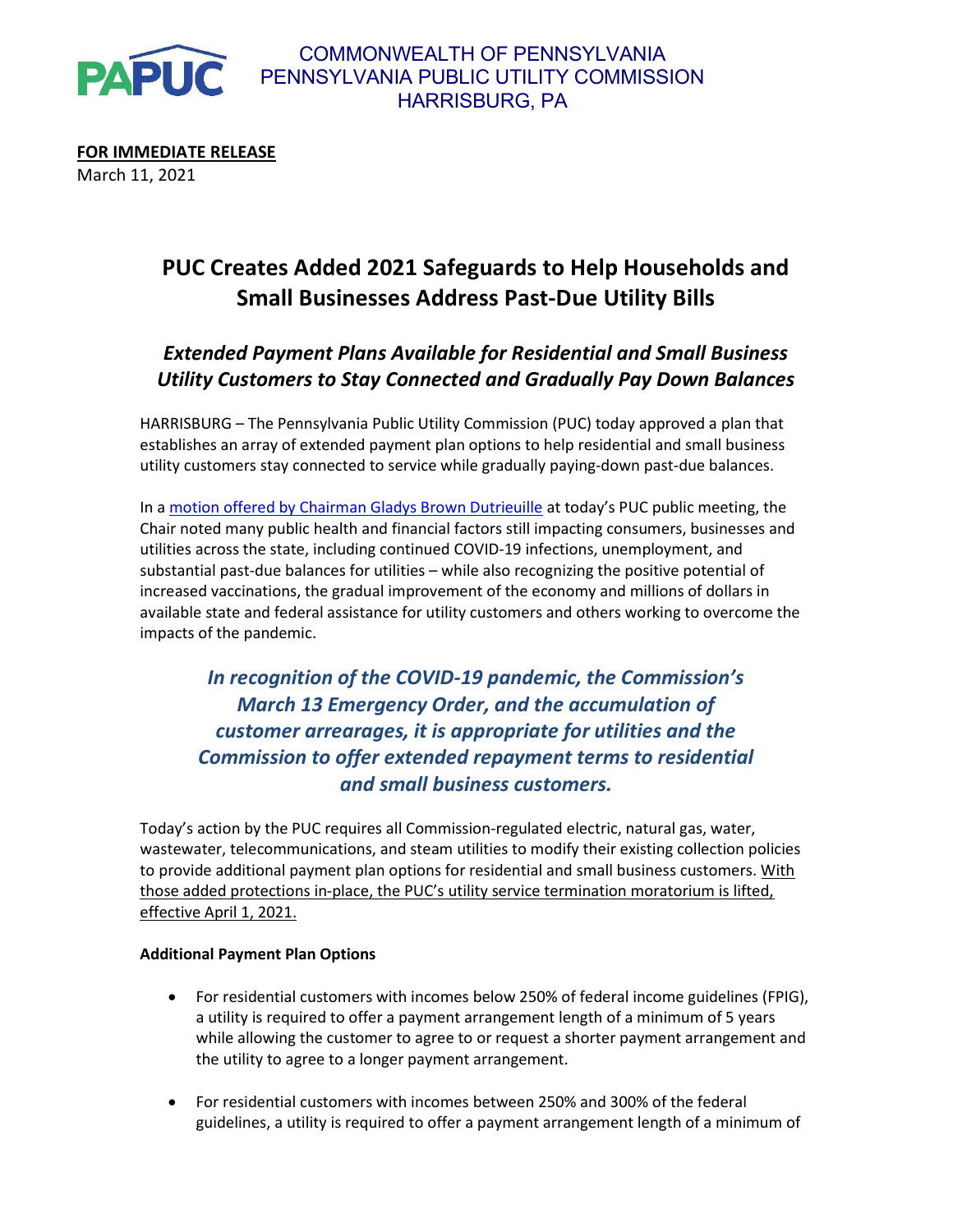2 years while allowing the customer to agree to or request a shorter payment arrangement and the utility to agree to a longer payment arrangement.

- For residential customers with incomes over 300% of the federal guidelines, a utility is required to offer a payment arrangement for a minimum length of 1 year while allowing the customer to agree to or request a shorter payment arrangement and the utility to agree to a longer payment arrangement.
- For small business customers, a utility is required to offer a payment arrangement for a minimum length of 18 months while allowing the customer to agree to or request a shorter payment arrangement and the utility to agree to a longer payment arrangement.

NOTE: The federal income guidelines (FPIG) are used nationally to determine eligibility for numerous state and federal income-qualified programs and vary based on household size. For example, the FPIG income level for a family of four is \$26,500 per year. With this as a baseline, the PUC's "250%" threshold for the longest payment plans would be an annual income of \$66,250 for a family of four, while the "300%" threshold would be an annual income of \$79,500 for a family of four.

Additionally, utilities and the PUC's Bureau of Consumer Services may continue to use flexible means for income verification and business status information – such as over-the-phone or via electronic mail, for the purpose of qualifying customers for payment arrangements and/or universal service programs.

#### Added Protections for Consumers Filing Complaints

In response to informal and formal complaints filed by utility customers by Dec. 31, 2021, the Commission may take the following action:

- Order one extended payment arrangement for a residential customer who is eligible for a new payment arrangement under the Public Utility Code, or for a residential customer who has previously defaulted on a Commission payment arrangement.
- Order one payment arrangement for a small business customer.

#### Utility Reporting

Utilities shall submit quarterly reports to the Commission for the remaining three quarters of 2021 – in addition to reports already required in March of this year – detailing the following:

- Total number of accounts at risk of termination at the end of the month and for the same month in 2019 and 2020.
- Total aggregate dollars of arrears at the end of the month and for the same month in 2019 and 2020 (both total and by vintage, i.e., 30-60 days, 60-90 days, 90+days).
- The number of accounts disconnected for non-payment with dollar amounts owed.